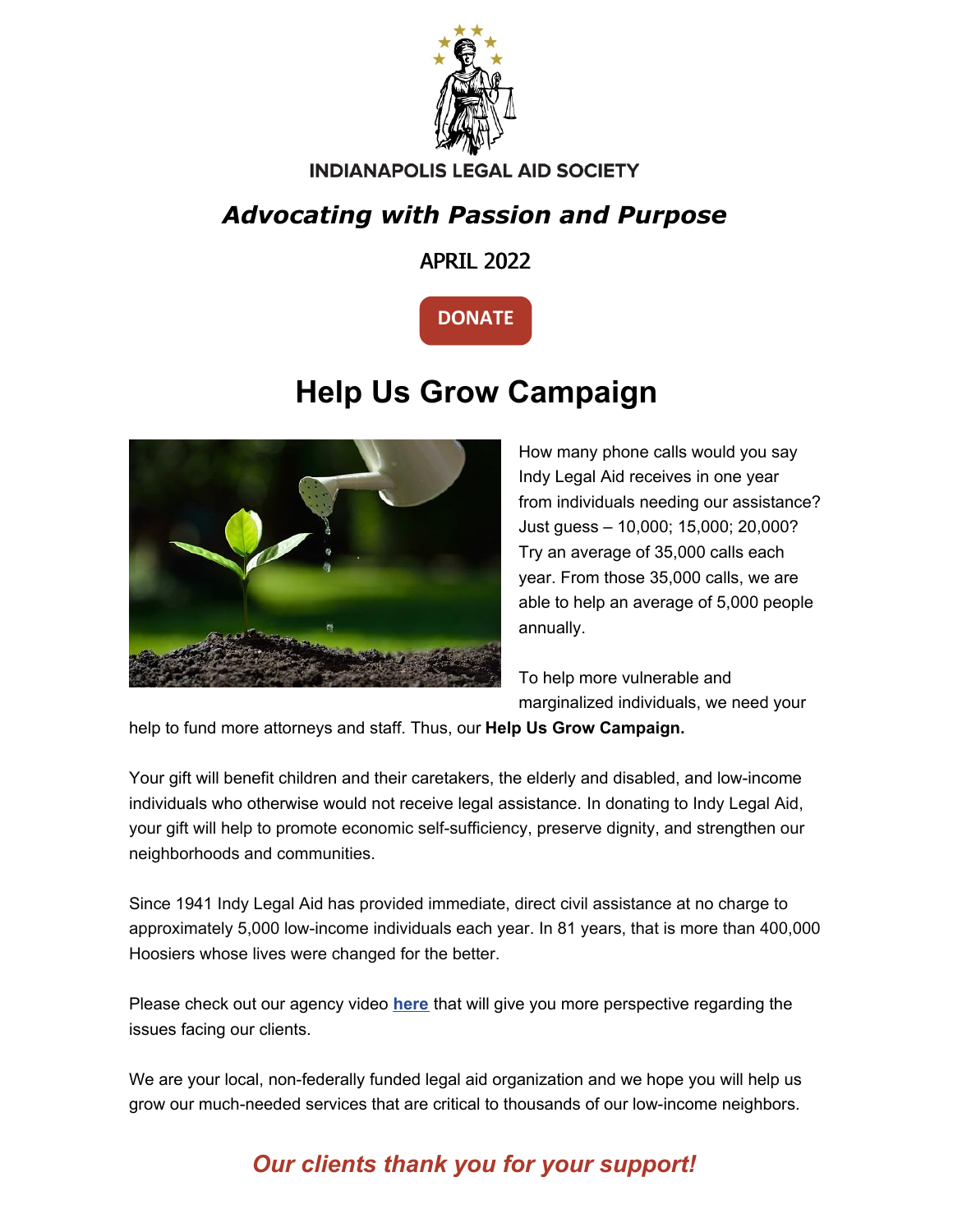#### **April Success Story**



In our second installment of Indy Legal Aid's work with the Tenant Advocacy Program (TAP) that focuses on reducing the number of evictions in Marion County, we are sharing the story of our client, "Anna", and her roommate, "Jane," who had both been sick with COVID and missed a great deal of work. In addition, Jane had

experienced two very long hospital stays for COVID and had incurred substantial medical bills. As a result of their time off work related to their COVID illnesses, Anna and Jane got behind in rent. They had been trying to catch up on their rent payments and had made several recent payments. They had even sold their TVs and other personal property and applied those funds to the rent that was owed.

Indy Legal Aid attorney, Deetta Steinmetz, advised Anna regarding the basics of Indiana eviction law and the two-hearing process for possession and damages. Deetta also explained Anna's options regarding how to proceed on the morning of the hearing. Anna chose to have Deetta negotiate with the landlord's attorney prior to the hearing, and they were able to reach an agreement with the landlord for a payment plan that permitted Anna and Jane to" pay-and-stay" and gave them a full month to get their rent payments caught up.

Anna and Jane paid the balance owed for past-due rent, late fees, and attorneys' fees within the time allotted by the parties' agreement and shortly thereafter the case was dismissed by the landlord. Although every eviction they prevent is rewarding for the TAP attorneys, Deetta took special joy in helping Anna on the day of her hearing. As Deetta explained, "This case was an extra sweet victory for me because the hearing was scheduled on Anna's 22nd birthday!"

**Donate Crypto** 

## **Cryptocurrency - A New Funding Option for Indy Legal Aid**

Indy Legal Aid is jumping on the crypto bandwagon to support our efforts. According to "What Your Nonprofit Needs to Know About Cryptocurrency Donations" by Tina Roh on December 8, 2021, from the National Council of Nonprofits, cryptocurrency has reached and sustained a valuation of over \$2 trillion in 2021, and many people are now sitting on appreciated coins with not many places to use them. On the flip side, the IRS incentivizes donations of crypto similarly to gifts of stock.

Cryptocurrency is considered property and donating it is a [nontaxable](https://www.irs.gov/individuals/international-taxpayers/frequently-asked-questions-on-virtual-currency-transactions) event. This means that donors don't have to recognize capital gains and, if they itemize deductions, could potentially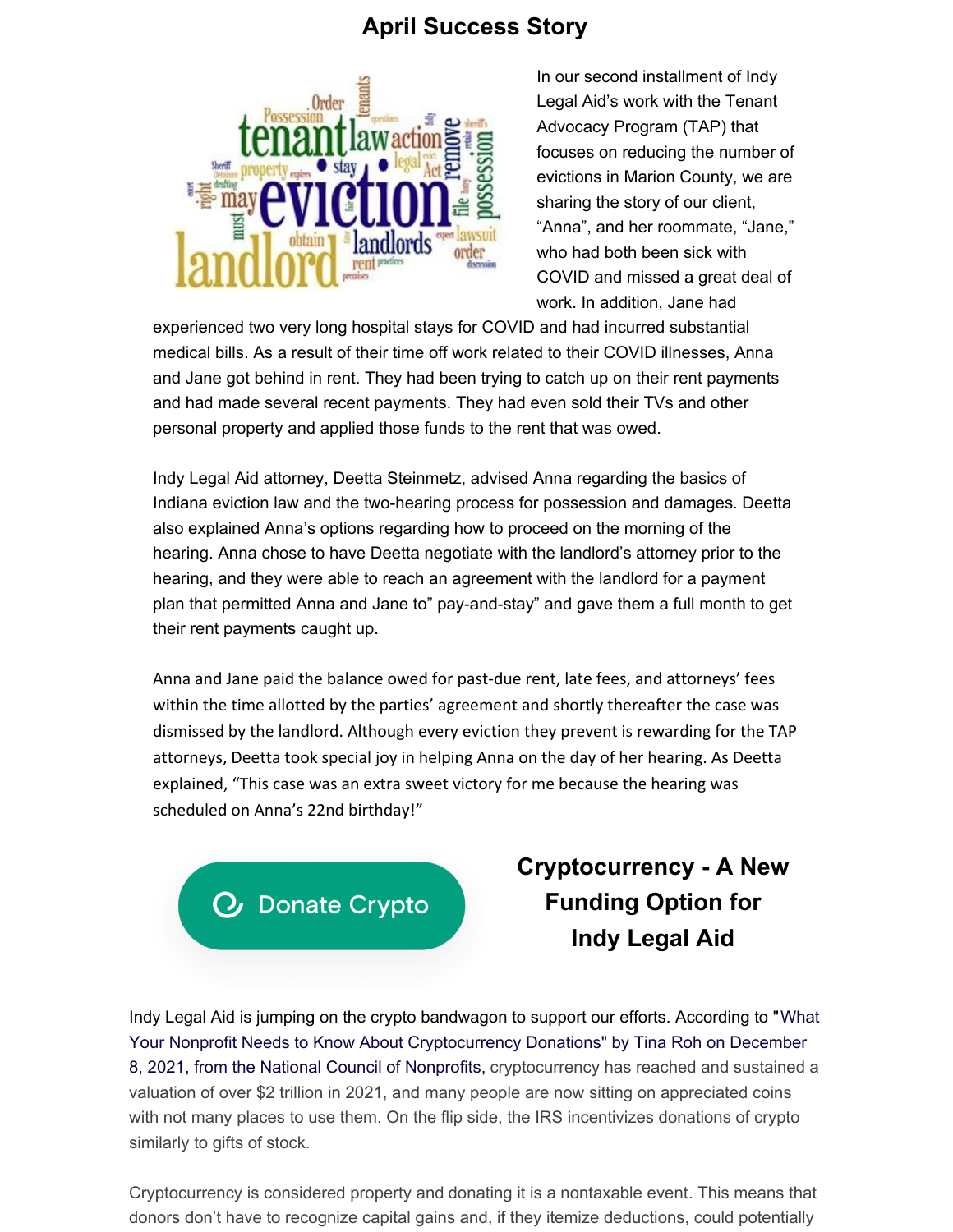deduct up to the fair market value of the donated asset.

In a recent study, Fidelity [Charitable](https://www.fidelitycharitable.org/about-us/news/growing-popularity-of-cryptocurrency-could-fuel-charitable-giving.html) found crypto owners to be more charitable than the typical investor, but 46 percent of these donors noted it was difficult to find nonprofits that accept cryptocurrency donations.

Indy Legal Aid is working with a nonprofit called **Every.org** that is handling these donations converting crypto to dollars. There is no fee and the conversion rate is just 1%.

For more information, please check out the [Donor](https://support.every.org/hc/en-us/sections/1500001365241-Cryptocurrency) FAQ.

If you would like to donate cryptocurrency, please tap the button above.

# **Volunteer Opportunities**



Indy Legal Aid has a number of volunteer opportunities for attorneys, students, and the general public. For attorneys, we have pro bono cases, internships for students, and our spring and fall events, along with light office work.

For more information, click **[here](https://www.indylas.org/volunteering)**[.](https://www.indylas.org/volunteering)

## **No time to volunteer? [Donate](https://interland3.donorperfect.net/weblink/weblink.aspx?name=E5192&id=1) now!**

# **Thank You!**

We have several ways for you to make a difference in the lives of our most vulnerable Hoosiers in Central Indiana. Approximately \$.90 of every dollar donated to Indianapolis Legal Aid Society is directly used to provide programs and services. For more information, click **[here](https://www.indylas.org/support-legal-aid).**

**615 N Alabama St, Suite 122** Indianapolis, IN 46204 (317) 635 - 9538 **[www.INDYLAS.org](http://www.indylas.org/) [info@indylas.org](mailto:ginaw@indylas.org)**

**Monday - Friday** 9:00 a.m. - 12:00 p.m. 1:00 p.m. - 5:00 p.m.